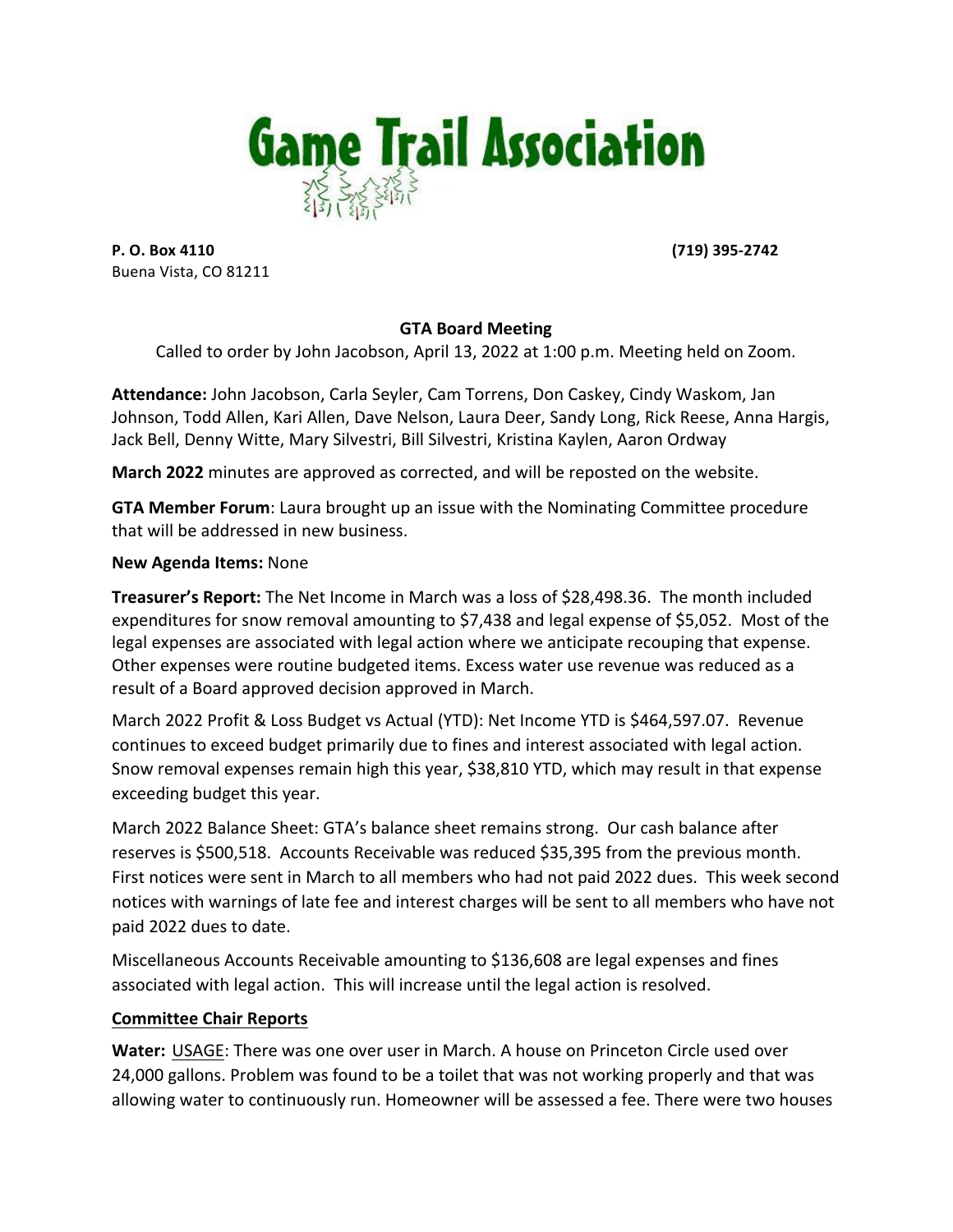with continuous leaks, both under 7,500 gallons of usage. The property manager for a house on National Forest will look for a problem. A homeowner on Valley View was already aware of a leak. Plumbers have not been able to find the problem. The Committee will attempt to find something.

SYSTEM MAINTENANCE: The frozen water line cleared and the house on San Isabel has water from their water line. The hose and cistern need to be picked up and bills settled. Members will meet with Miles this week to discuss digging out the water line and adding insulation. A leak in Tank H could be related to the frozen water line. Miles checked all the manholes for leaks on Tank H and did not find anything. Now that the weather is better, Committee members will also continue searching for the leak from Tank B. This will involve turning off water overnight to houses on Main Range, Overlook, and Promontory East, and affected owners will be contacted. Other maintenance involved replacing a failed valve control on Tank I and installing a new solar controller. The Committee is investigating a new way to operate the inverter which powers the valve.

MANAGEMENT AND ADMINISTRATION: The Annual Game Trail Drinking Water Quality Report was posted to the website. Copies were emailed to owners on the email distribution list and were mailed to owners not on our email list. The Water Committee (with help from Jan Johnson) sent annual usage reports to homeowners who had a least 1 month of usage over 5,500 gallons.

MONITORING SYSTEM PROJECT UPDATE: We are waiting for the consultant to test the interface to see if his program can receive our data. Then he will provide us a proposal.

ITEMS NEEDING BOARD ATTENTION: None at this time

Forestry: SPRING CHAFFEE CHIPS PROGRAM, APRIL 11-13: Several property owners have been willing to participate. Actual numbers are not yet available.

20-ACRE COMMON SPACE FUEL BREAK PROJECT: Work was delayed due to snow depths and concerns about damaging equipment. Right now, the restart date is late April / early May.

EDUCATIONAL PROGRAMS: Tree Seedling Planting Workshop is scheduled for April 30. Nine owners have signed up so far. We'll send another reminder later next week.

POSSIBLE CHAFFEE TREATS WILD FIRE MITIGATION PROJECTS: 24 owners have expressed interest and Kari will follow up on those she hasn't heard from. Word of preliminary approval came today, so if the grant is awarded, work may begin in late April.

FIREWISE USA: Our community Firewise signs were presented to the Forestry Committee and Board on April 11. Kari will work with the Commons Committee on where and how to post the two signs.

GAME TRAIL WILDFIRE ACTION PLAN: Kari sent the first draft to the Board, requesting approval to distribute to local authorities for input. The Board was impressed with the work done by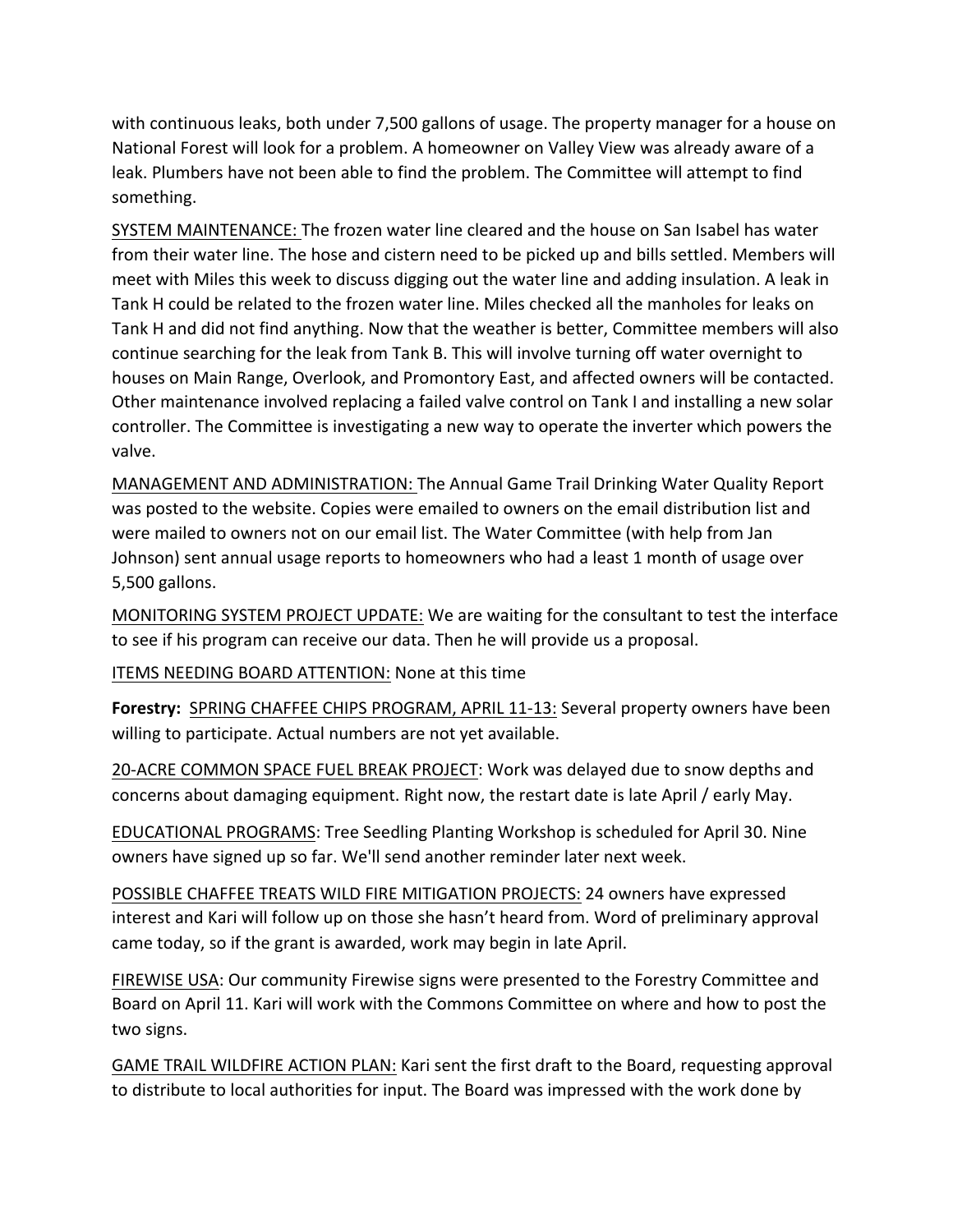Gary Craig, and a few suggestions were made before agreeing to move forward with the project. The Committee hopes to finish the process by May for distribution to Game Trail owners.

NEIGHBOR-HELPING-NEIGHBOR DEFENSIBLE SPACE PROGRAM: The Forestry Committee needs a volunteer to take the lead on this project.

**ACC:** Eighteen new home construction projects are in the works, along with ten additions/garages/misc jobs. There have also been fourteen new lot owner contacts. The Committee is pleased to be establishing positive relationships around the neighborhood.

A potential variance request will be discussed under New Business.

The ACC is still interested in finding new members.

**Commons:** Three topics were discussed at the Committee's last meeting: signage; the trash center and Game Trail's approach to the problem of cheatgrass.

SIGNAGE: Game Trail has experienced more vandalism involving signs at the slash pit. Todd had Ridgeline make another sign to replace those that were damaged or destroyed. Jack Bell has asked Dave Andersen to refurbish the two Game Trail signs at the entrance of Great Peaks and the Mail Center, and he will begin when weather permits. The Committee will discuss colors at the next meeting, along with changing the GT Subdivision sign by the mail center. Without the original artwork, the current map will be scanned at the Mailboxes business downtown.

TRASH CENTER: Todd plans to contact our trash contractor and ask that the recycling bins be repositioned as they have shifted.

CHEATGRASS APPROACH: Commons is taking on the initiative to control and reduce density of Cheatgrass to allow increased forage for wildlife. The goal is to reduce cheatgrass by 80% within three years. The process will be as follows:

1) Do a pre-treatment assessment - observe, take pictures. Volunteers will be sought by Carla to assist in this effort during late April/early May.

2) First priorities are the meadow areas near Great Peaks, for example, near the dog runs, trash centers and slash pit. We anticipate mowing about 12 -15 feet on either side of the road. The area along Elk Meadow is the second priority, then the lower part of CR 365. The cul-de-sacs near Northwood circle and the meadows would be next.

3) Rick will be getting together with Steve Miles to discuss what we can afford to do, since we have a budget of \$1000. They will pick an appropriate time to mow, depending on snow and growth of cheatgrass - probably mid to late May, dependent on Steve Miles' availability. Late spring would be the best time, while the plants are reddish purple and still have their seeds, before they are mature. This will have to be determined by visual observation of the cheatgrass.

4) Prior to the mowing, the Commons committee will walk the area in order to pick and throw the stones out of the way of the mower. Rick will talk with Steve Miles about the size of the rocks we need to remove.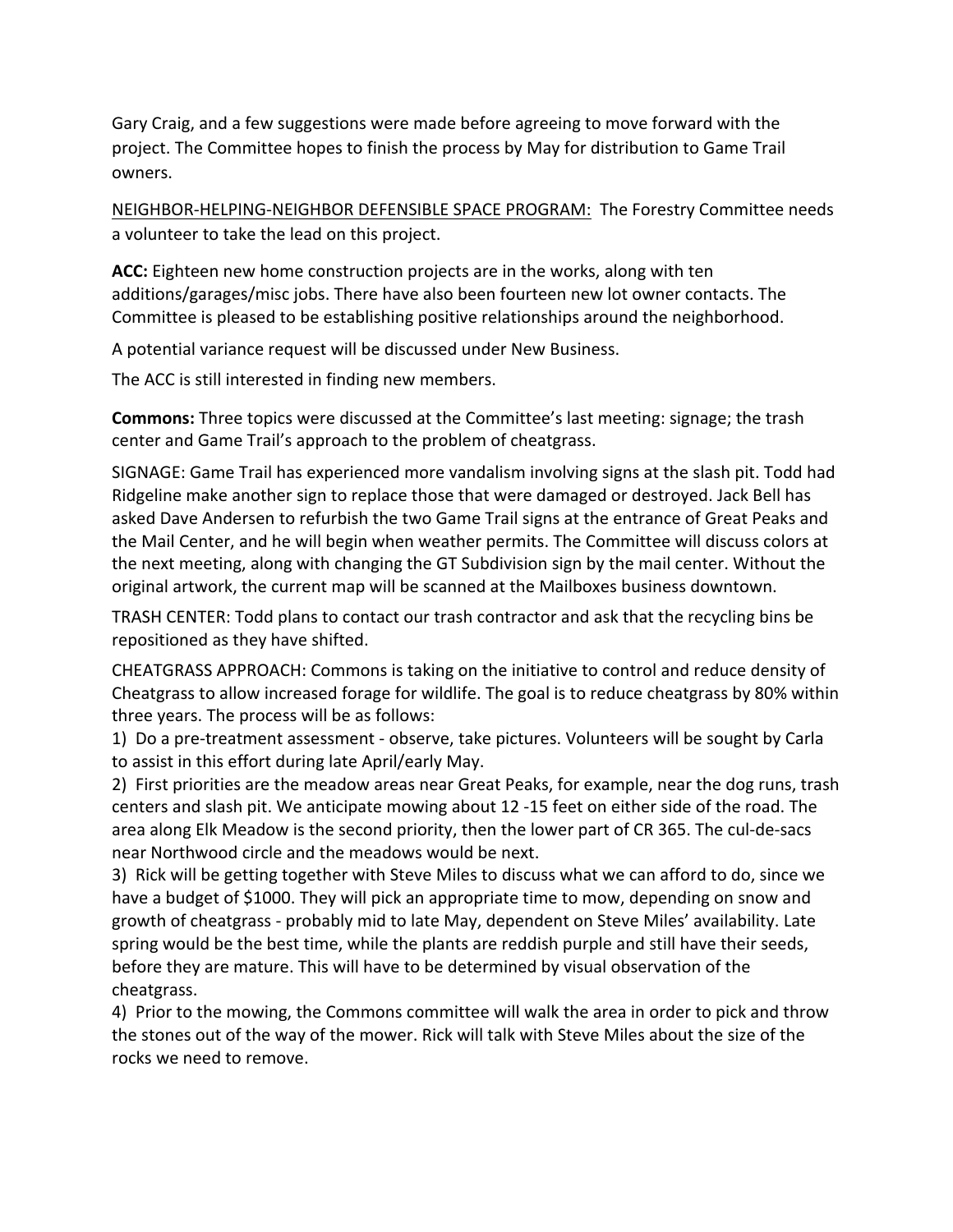5) Carla will write an article for the May newsletter and work with the Communications committee to encourage neighbors to participate in the removal of cheatgrass from their own properties. We need to emphasize the importance of homeowners doing their part.

6) Encourage neighbors to keep track of their hours so they can count towards Game Trail's efforts in fire mitigation efforts.

7) Manage expectations; i.e., keep in mind that by mowing, we're not removing the cheatgrass because the roots will still be there.

8) In fall and next spring - evaluate future growth to determine effectiveness of mowing. We plan to take more pictures and compare.

9) Consider possibility of drill reseeding with desirable/native plants such as wheatgrass (specific type to be determined) that could discourage cheatgrass growth

10) This is a multi- year effort as cheatgrass seeds can persist for 3 - 9 years, and all seeds don't germinate in a given year. Since cheatgrass is an annual plant, preventing seed production each year should deplete the population overtime.

**Roads:** SUMMARY: New roadwork has started for the 2022 season. Steve Miles has started general maintenance and grading and will begin stockpiling materials at the slash pit for this summer's Road Improvement Projects. Rick added kudos to Miles for his concern regarding our slash pit burn after the Kelly Ranch fire. Miles confirmed the remains of our burn were still hot, and used a skidder to stir the embers before putting another 3,600 gallons of water on the pile. As mentioned, there has been vandalism at the slash pit. This damage apparently happened at night. The board discussed possible improvements to the video surveillance system, which also applies to the trash/recycle area.

### IN PROGRESS:

• Find a new member for the Roads Committee. It would be ideal if this person lived in the Meadow area.

- Reorganize Slash Pit and put out signs
- Replace Mail Center Stop Sign
- Remove flags along Great Peaks Drive
- Speed Limit Sign installation and relocation: additional signs to be installed with all sign locations evaluated. Call for locates and ask Miles Construction to assist in putting in new poles.

### **FUTURE WORK:**

- Financial analysis of Road expenses: long term expense planning changes
- Redefine Mail Center project for 2023 (or beyond)
- Redefine future Great Peaks seal coating work and maintenance schedule
- New Street Sign project planning

### **Communications**:

### ALERTS-NOTICES:

FREE Slash Pick-Up is A Month Away. - March 12 FREE Tree Seedling Planting Workshop on Saturday, April 30. - March 22 Game Trail Water Report. - March 24 Reminder: FREE Slash Pick-up April 11-13. - March 28 Help Needed to Maintain Game Trail's Firewise Status. - March 30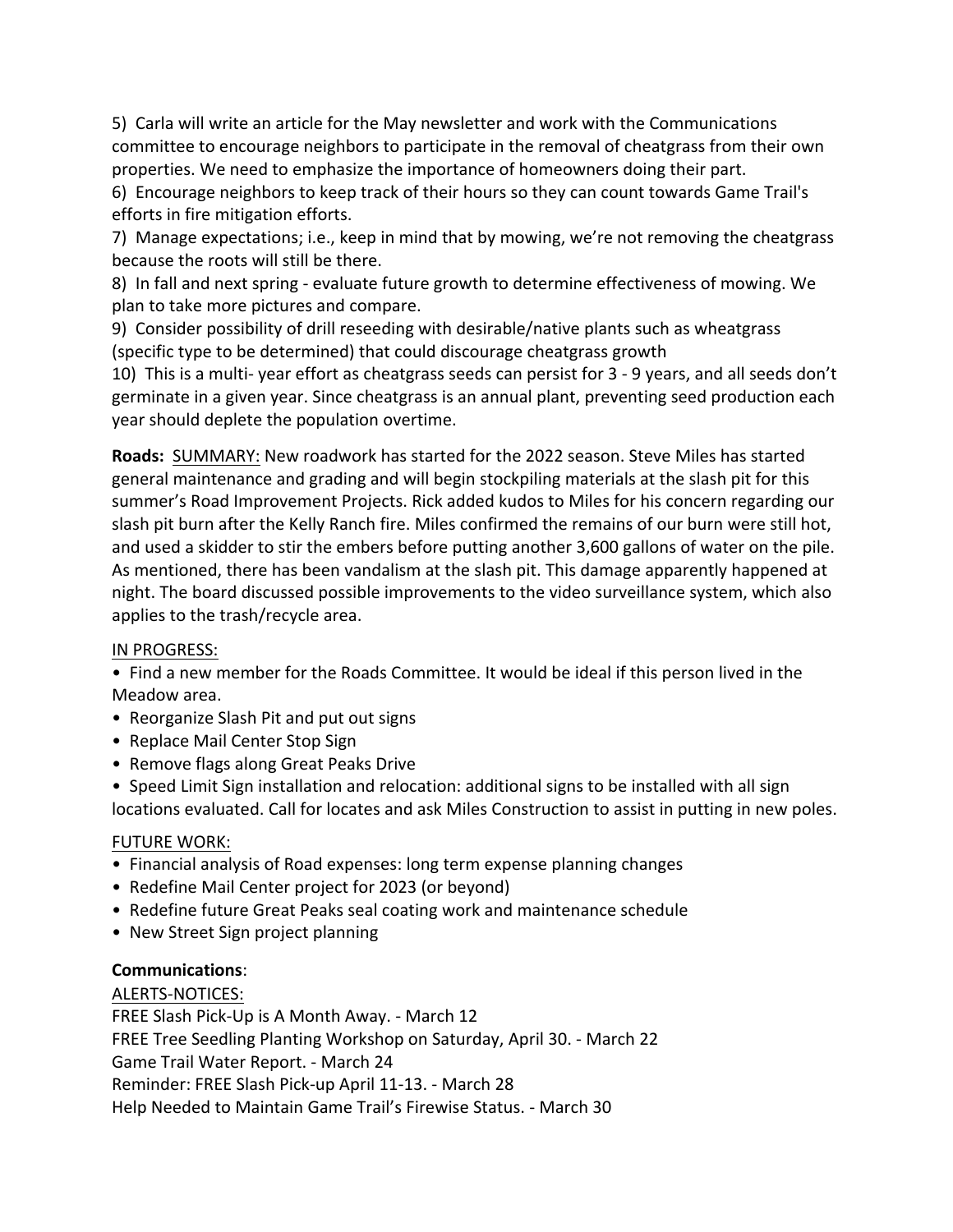Chaffee Chips Pick-Up This Monday. - April 5

# WEBSITE:

The "Renters/Visitors Policy" document was updated with input from the BOD, Kari Allen, and Jan Johnson. Although this document is included in the packet to STR owners and new GT property owners, there is concern that current owners who loan their homes to friends and family members may not be passing this information on to those groups. An alert-notice will go out toward the end of April to educate/refresh everyone on the rules in time for the summer rush.

A new plug-in was installed to replace Caldera Forms. WPforms is a free plug-in which is designed to work specifically with our current platform (WordPress). This should reduce incidents of a glitch when updates take place. An hCaptcha step (think "which of the following squares includes a crosswalk?") was added to our Contact Us form in an attempt to screen out excessive Spam that Jerri receives from dastardly Russians and brash small business owners.

**Finance:** No report for March. Denny briefly reviewed the four big projects scheduled for 2023.

# **STR:** No activity for March

**Nominating:** SUMMARY: The Committee confirmed the upcoming 2022-2023 open board positions. September 2022 BOD Terms to be filled are: 1-year term completed by Don Caskey; 3-year term completed by Cindy Waskom; 3-year term completed by Cam Torrens.

PROGRESS: Anna met with the Nominating committee to begin candidate search and assign tasks. The Committee began making calls to prospective candidates (based on last year's list from Jerri). The communications schedule for prospective candidates is:

- GT Spring Newsletter a notice to GT members asking for nominations was submitted to communications team on 3/21 for April publication
- Request candidate suggestions from current BOD and committee chairpersons Due to Anna Hargis: 4/22/22
- At-large nominations deadline (GT community) 6/15/22 Due in April:
- 1. Begin to identify potential candidates to fill openings

2. Notify GT members of openings and invite them to send in nominations to serve on the board. Communications will be asked to ensure that members know how to nominate themselves.

Agenda for 4/13/22 BOD meeting: Send potential candidates for openings to Anna Hargis by April 22, 2022.

# **Communications received: None**

# **Old Business:**

**IT Survey:** Laura discussed the Committee's work to date, beginning with the premise that our HOA lacks cohesive, big-picture IT strategy and there is too much reliance on individuals/